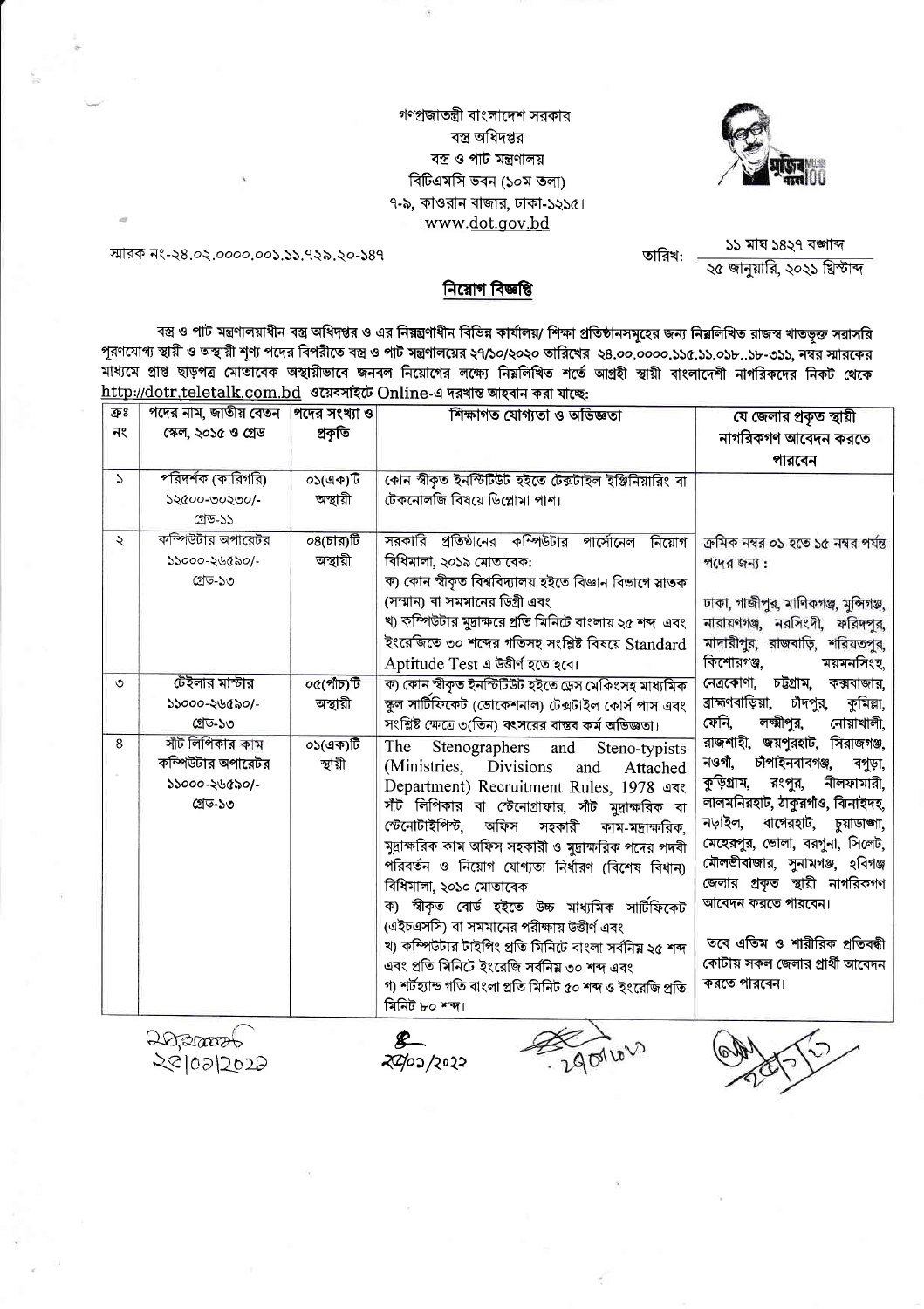| $\overline{\mathfrak{P}}$ 8 | পদের নাম, জাতীয় বেতন      | পদের সংখ্যা ও | শিক্ষাগত যোগ্যতা ও অভিজ্ঞতা                                   | যে জেলার প্রকৃত স্থায়ী |  |  |
|-----------------------------|----------------------------|---------------|---------------------------------------------------------------|-------------------------|--|--|
| নং                          | স্কেল, ২০১৫ ও গ্ৰেড        | প্ৰকৃতি       |                                                               | নাগরিকগণ আবেদন করতে     |  |  |
|                             |                            |               |                                                               |                         |  |  |
|                             |                            |               |                                                               | পারবেন                  |  |  |
| ¢                           | উচ্চমান সহকারী             | ০৩(তিন)টি     | ক) কোন স্বীকৃত বিশ্ববিদ্যালয় হইতে দ্বিতীয় শ্ৰেণীর স্নাতক    |                         |  |  |
|                             | ১০২০০-২৪৬৮০/-              | অস্থায়ী      | ডিগ্ৰী: এবং                                                   |                         |  |  |
| $\sigma$                    | গ্ৰেড-১৪                   |               | খ) অফিসের কাজে অন্যূন ৩(তিন) বৎসরের বাস্তব কর্ম               |                         |  |  |
|                             |                            |               | অভিজ্ঞতাসহ কম্পিউটার চালনায় বাস্তব জ্ঞান।                    |                         |  |  |
|                             |                            |               |                                                               |                         |  |  |
|                             |                            |               |                                                               |                         |  |  |
| $\mathcal{G}$               | সাঁট মুদ্ৰাক্ষরিক কাম      | ০১(এক)টি      | The<br>Stenographers<br>and<br>Steno-typists                  |                         |  |  |
|                             | কম্পিউটার অপারেটর          | স্থায়ী       | (Ministries, Divisions<br>and<br>Attached                     |                         |  |  |
|                             | ১০২০০-২৪৬৮০/-              |               | Department) Recruitment Rules, 1978 এবং                       |                         |  |  |
|                             | গ্ৰেড-১৪                   |               | সাঁট লিপিকার বা স্টেনোগ্রাফার, সাঁট মুদ্রাক্ষরিক বা           |                         |  |  |
|                             |                            |               | স্টেনোটাইপিন্ট, অফিস সহকারী কাম-মুদ্রাক্ষরিক,                 |                         |  |  |
|                             |                            |               | মুদ্রাক্ষরিক কাম অফিস সহকারী ও মুদ্রাক্ষরিক পদের পদবী         |                         |  |  |
|                             |                            |               | পরিবর্তন ও নিয়োগ যোগ্যতা নির্ধারণ (বিশেষ বিধান)              |                         |  |  |
|                             |                            |               | বিধিমালা, ২০১০ মোতাবেকঃ                                       |                         |  |  |
|                             |                            |               | ক) স্বীকৃত বোৰ্ড হইতে উচ্চ মাধ্যমিক সাৰ্টিফিকেট               |                         |  |  |
|                             |                            |               | (এইচএসসি) বা সমমানের পরীক্ষায় উত্তীর্ণ এবং                   |                         |  |  |
|                             |                            |               | খ) কম্পিউটার টাইপিং প্রতি মিনিটে বাংলা সর্বনিয় ২৫ শব্দ       |                         |  |  |
|                             |                            |               | এবং প্রতি মিনিটে ইংরেজি সর্বনিয় ৩০ শব্দ এবং                  |                         |  |  |
|                             |                            |               | গ) শৰ্টহ্যান্ড গতি বাংলা প্ৰতি মিনিট ৪৫ শব্দ ও ইংরেজি প্ৰতি   |                         |  |  |
|                             |                            |               | মিনিট ৭০ শব্দ।                                                |                         |  |  |
| ٩                           | প্যাটার্ণ ডিজাইনার         |               |                                                               |                         |  |  |
|                             |                            | ০১(এক)টি      | কোন স্বীকৃত বোর্ড বা ইনস্টিটিউট হতে ফ্যাশন ডিজাইন বা          |                         |  |  |
|                             | ১০২০০-২৪৬৮০/-              | অস্থায়ী      | ফাইন আর্টস এ ডিপ্লোমাসহ সংশ্লিষ্ট কাজে বাস্তব কর্ম            |                         |  |  |
|                             | গ্ৰেড-১৪                   |               | অভিজ্ঞতা এবং কম্পিউটার চালনায় পারদর্শিতা।                    |                         |  |  |
| Ъ                           | টেকনিক্যাল এ্যাসিস্ট্যান্ট | ২০(বিশ)টি     |                                                               |                         |  |  |
|                             | ৯৩০০-২২৪৯০/-               | (১৬টি স্থায়ী | কোন স্বীকৃত ইনস্টিটিউট হইতে প্ৰথম বিভাগে মাধ্যমিক স্কুল       |                         |  |  |
|                             | গ্ৰেড-১৬                   | এবং ০৪টি      | সার্টিফিকেট (ভোকেশনাল) টেক্সটাইল কোর্স পাস।                   |                         |  |  |
|                             |                            | অস্থায়ী)     |                                                               |                         |  |  |
| $\delta$                    | লাইব্রেরী এ্যাসিস্ট্যান্ট  | ০২(দুই)টি     | কোন স্বীকৃত বোৰ্ড হইতে দ্বিতীয় বিভাগে উচ্চ মাধ্যমিক          |                         |  |  |
|                             | ৯৩০০-২২৪৯০/-               | অস্থায়ী      | সার্টিফিকেট বা সমমানের পরীক্ষায় উত্তীর্ণসহ গ্রন্থাগার        |                         |  |  |
|                             | গ্ৰেড-১৬                   |               | বিজ্ঞানে সার্টিফিকেট কোর্স পাস বা গ্রন্থাগার বিজ্ঞানে         |                         |  |  |
|                             |                            |               | ডিপ্লোমা।                                                     |                         |  |  |
| ১০                          | অফিস সহকারী কাম-           | ১৯(উনিশ)টি    | নিমমান সহকারী তথা মুদ্রাক্ষরিক, প্লেইন পেপার কপিয়ার,         |                         |  |  |
|                             | কম্পিউটার মুদ্রাক্ষরিক     | (১০টি স্থায়ী | ডুপ্লিকেটিং মেশিন অপারেটর, দপ্তরী, ডেসপাস রাইডার,             |                         |  |  |
|                             | ৯৩০০-২২৪৯০/-               | ও ০৯টি        | এম.এল.এস.এস (মন্ত্রণালয়, বিভাগ ও সংযুক্ত অধিদপ্তর)           |                         |  |  |
|                             | গ্ৰেড-১৬                   | অস্থায়ী)     | বিধিমালা, ১৯৯৩ মোতাবেক-                                       |                         |  |  |
|                             |                            |               | ক) স্বীকৃত বোৰ্ড হইতে উচ্চ মাধ্যমিক সাৰ্টিফিকেট               |                         |  |  |
|                             |                            |               | (এইচএসসি) বা সমমানের পরীক্ষায় উত্তীর্ণ এবং                   |                         |  |  |
|                             |                            |               | খ) মুদ্রাক্ষরে প্রতি মিনিটে বাংলায় ২০ শব্দ ও ইংরেজিতে        |                         |  |  |
|                             |                            |               | ২৮ শব্দের গতি; এবং                                            |                         |  |  |
|                             |                            |               | গ) কম্পিউটার চালানোর দক্ষতা।                                  |                         |  |  |
| 55                          | স্টোর কিপার                | ০৩(তিন)টি     |                                                               |                         |  |  |
|                             |                            |               | ক) কোন স্বীকৃত বিশ্ববিদ্যাল হইতে য়াতক ডিগ্ৰী; এবং            |                         |  |  |
|                             | ৯৩০০-২২৪৯০/-               | অস্থায়ী      | সংশ্লিষ্ট ক্ষেত্রে অন্যূন ২(দুই) বৎসরের বাস্তব কর্ম অভিজ্ঞতা; |                         |  |  |
|                             | গ্ৰেড-১৬                   |               | এবং                                                           |                         |  |  |
|                             |                            |               | খ) কম্পিউটার চালনায় বাস্তব জ্ঞান।                            |                         |  |  |
| ১২                          | ড়াইভার                    | ০২(দুই)টি     | The<br>Gazetted<br>and Non-Gazetted Staff                     |                         |  |  |
|                             | ৯৩০০-২২৪৯০/-               |               | (Government)<br>Transport<br>Directorate)                     |                         |  |  |
|                             | গ্ৰেড-১৬                   |               | Recruitment Rules, 1984 মোতাবেক                               |                         |  |  |
|                             | Dozamos<br>œ.              |               |                                                               |                         |  |  |

20/02/2022

 $2002/2.20$ 

C. 290Au2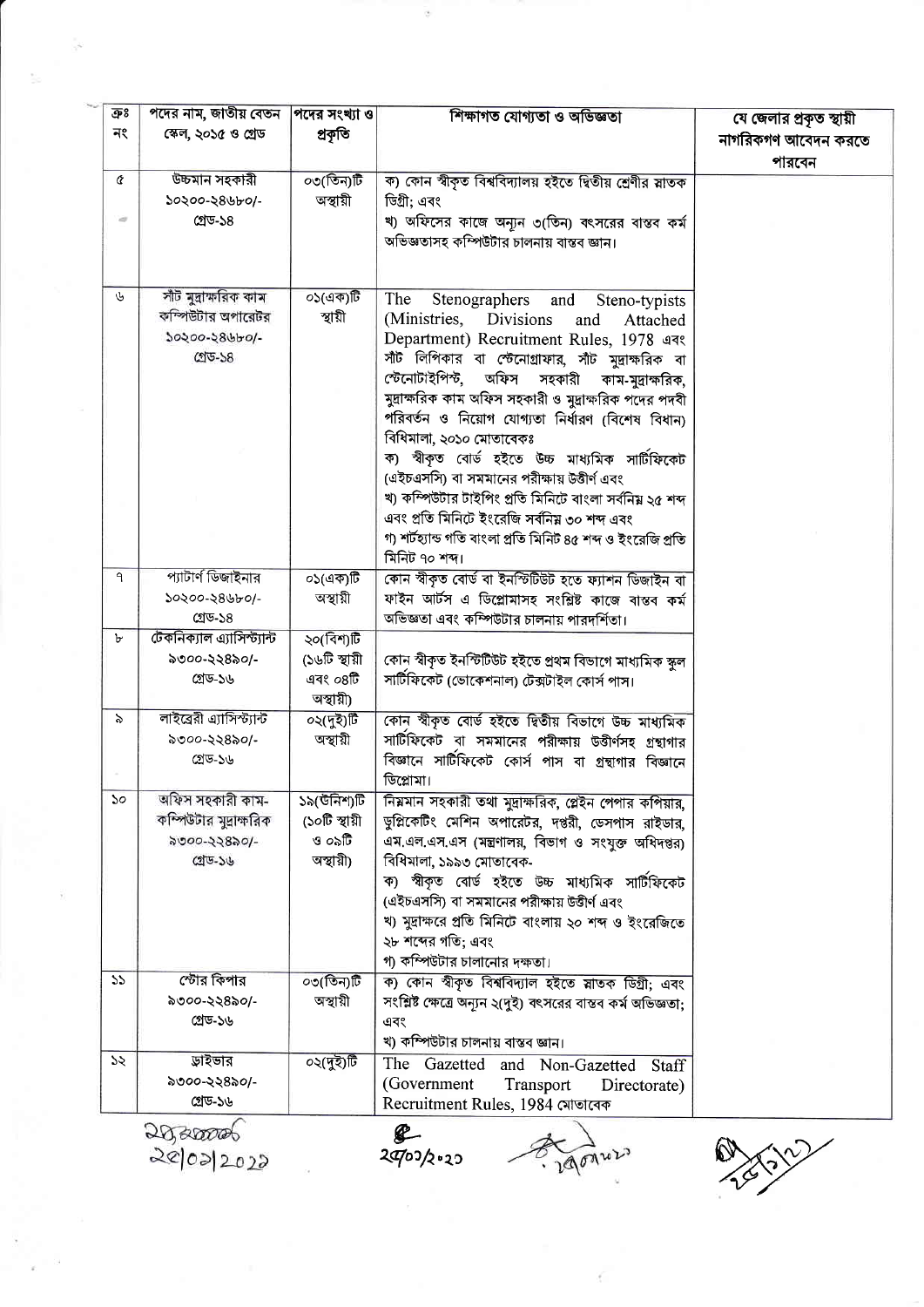| ক্রঃ   | পদের নাম, জাতীয় বেতন                                  | পদের সংখ্যা ও                                             | শিক্ষাগত যোগ্যতা ও অভিজ্ঞতা                                                                                                                                                                                                                                        | যে জেলার প্রকৃত স্থায়ী                                                                                                                                                                                                                                                                                                                                                                                                                                                                                                                               |
|--------|--------------------------------------------------------|-----------------------------------------------------------|--------------------------------------------------------------------------------------------------------------------------------------------------------------------------------------------------------------------------------------------------------------------|-------------------------------------------------------------------------------------------------------------------------------------------------------------------------------------------------------------------------------------------------------------------------------------------------------------------------------------------------------------------------------------------------------------------------------------------------------------------------------------------------------------------------------------------------------|
| নং     | ক্ষেল, ২০১৫ ও গ্ৰেড                                    | প্ৰকৃতি                                                   |                                                                                                                                                                                                                                                                    | নাগরিকগণ আবেদন করতে                                                                                                                                                                                                                                                                                                                                                                                                                                                                                                                                   |
|        |                                                        |                                                           |                                                                                                                                                                                                                                                                    | পারবেন                                                                                                                                                                                                                                                                                                                                                                                                                                                                                                                                                |
| $\sim$ |                                                        | (০১টি স্থায়ী<br>ও ০১টি<br>অস্থায়ী)                      | ক) কোন স্বীকৃত বোর্ড হইতে জুনিয়র স্কুল সাটিফিকেট বা<br>সমমানের পরীক্ষায় উত্তীর্ণ;<br>খ) হালকা গাড়ি চালনার বৈধ হালকা ড্রাইভিং লাইসেন্স;<br>গ) অভিজ্ঞতাসম্পন্ন চালকগণ অগ্রাধিকার পাবেন।                                                                           |                                                                                                                                                                                                                                                                                                                                                                                                                                                                                                                                                       |
| ১৩     | ম্যাকানিক্স<br>৯৩০০-২২৪৯০/-<br>গ্ৰেড-১৬                | ১০(দশ)টি<br>স্থায়ী                                       | কোন স্বীকৃত ইনস্টিটিউট হইতে মাধ্যমিক স্কুল সাটিফিকেট<br>বা সমমমানের পরীক্ষায় উত্তীর্ণ এবং ম্যাকানিক্যাল ট্রেড পাশ<br>সহ ৫(পাঁচ) বৎসরের বাস্তব কর্ম অভিজ্ঞতা।                                                                                                      |                                                                                                                                                                                                                                                                                                                                                                                                                                                                                                                                                       |
| 58     | বয়লার অপারেটর<br>৯৩০০-২২৪৯০/-<br>গ্ৰেড-১৬             | ০১(এক)টি<br>অস্থায়ী                                      | কোন স্বীকৃত বোৰ্ড হতে মাধ্যমিক স্কুল সাটিফিকেট বা<br>সমমানের পরীক্ষায় উত্তীর্ণসহ সংশ্লিষ্ট বিষয়ে সার্টিফিকেট<br>কোর্স পাশ এবং ৫ (পীচ) বৎসরের বান্তব কর্ম অভিজ্ঞতা এবং<br>বয়লার ইন্সপেক্টর কর্তৃক এ অথবা বি গ্রেড সার্টিফিকেটপ্রাপ্ত।                            |                                                                                                                                                                                                                                                                                                                                                                                                                                                                                                                                                       |
| 5¢     | ল্যাবরেটরী এ্যাসিস্ট্যান্ট<br>৮৮০০-২১৩১০/-<br>গ্ৰেড-১৮ | ০৮(আট)টি<br>(০২টি স্থায়ী<br>ও ০৬টি<br>অস্থায়ী)          | কোন স্বীকৃত বোৰ্ড হইতে বিজ্ঞান বিভাগ হতে মাধ্যমিক স্কুল<br>সার্টিফিকেট পরীক্ষায় উত্তীর্ণ অথবা কোন স্বীকৃত ইনস্টিটিউট<br>হইতে মাধ্যমিক স্কুল সাৰ্টিফিকেট (ভোকেশনাল) টেক্সটাইল<br>কোৰ্স পাস।                                                                        |                                                                                                                                                                                                                                                                                                                                                                                                                                                                                                                                                       |
| 56     | নিরাপতা প্রহরী<br>৮২৫০-২০০১০/-<br>গ্ৰেড-২০             | ০১(এক)টি<br>স্থায়ী                                       | কোন স্বীকৃত বোর্ড হতে জুনিয়র স্কুল সাটিফিকেট (জেএসসি)<br>বা সমমানের পরীক্ষায় উত্তীর্ণ অথবা অষ্টম শ্রেণী পাশসহ<br>শারিরীকভাবে যোগ্য।                                                                                                                              | ক্রমিক নম্বর ১৬ হতে ১৮ নম্বর পর্যন্ত<br>পদের জন্য:<br>ঢাকা, গাজীপুর, মাণিকগঞ্জ, মুন্সিগঞ্জ,<br>নারায়ণগঞ্জ, রাজবাড়ি, কিশোরগঞ্জ,<br>ময়মনসিংহ, শেরপুর, নেত্রকোণা,<br>চটগ্ৰাম,<br>বান্দরবান,<br>কক্সবাজার,<br>ব্রাহ্মণবাড়িয়া,<br>চীদপুর,<br>কুমিল্লা,<br>ফেনি,<br>রাঙ্গামাটি,<br>জয়পুরহাট,<br>চাঁপাইনবাবগঞ্জ,<br>বগুড়া<br>রংপুর,<br>কুড়িগ্রাম,<br>ঠাকুরগাঁও,<br>যশোর,<br>ঝিনাইদহ,<br>নড়াইল,<br>সাতক্ষীরা<br>ঝালকাঠি, পিরোজপুর<br>মেহেরপুর,<br>সিলেট,<br>বরপুনা,<br>মৌলভীবাজার,<br>সুনামগঞ্জ, হবিগঞ্জ জেলার প্রকৃত<br>স্থায়ী নাগরিকগণ আবেদন করতে |
| 59     | অফিস সহায়ক<br>৮২৫০-২০০১০/-<br>গ্ৰেড-২০                | ৩৩(তেত্রিশ)<br>টি<br>(১৫টি স্থায়ী<br>ও ১৮টি<br>অস্থায়ী) | নিমমান সহকারী তথা মুদ্রাক্ষরিক, প্লেইন পেপার কপিয়ার,<br>ডুপ্লিকেটিং মেশিন অপারেটর, দপ্তরী, ডেসপাস রাইডার,<br>এম.এল.এস.এস (মন্ত্রণালয়, বিভাগ ও সংযুক্ত অধিদপ্তর)<br>বিধিমালা, ১৯৯৩ মোতাবেক অষ্টম শ্ৰেণী বা সমমান পাশ<br>এবং অবশ্যই শারিরীকভাবে যোগ্যতা থাকতে হবে। |                                                                                                                                                                                                                                                                                                                                                                                                                                                                                                                                                       |
| ১৮     | মালি<br>৮২৫০-২০০১০/-<br>গ্ৰেড-২০                       | ০১(এক)টি<br>স্থায়ী                                       | কোন স্বীকৃত বোৰ্ড হইতে জুনিয়র স্কুল সাটিফিকেট<br>(জেএসসি) বা সমমানের পরীক্ষায় উত্তীর্ণ অথবা অষ্টম শ্রেণী<br>পাশসহ সংশ্লিষ্ট কাজে অভিজ্ঞতা।                                                                                                                       |                                                                                                                                                                                                                                                                                                                                                                                                                                                                                                                                                       |
|        | মোট =                                                  | ১১৬টি                                                     |                                                                                                                                                                                                                                                                    | পারবেন।<br>তবে এতিম ও শারীরিক প্রতিবন্ধী<br>কোটায় সকল জেলার প্রার্থী আবেদন<br>করতে পারবেন।                                                                                                                                                                                                                                                                                                                                                                                                                                                           |

## শর্ত ও নিয়মাবলী:

 $051$ 

অন-লাইনে আবেদনপত্র পুরণ এবং পরীক্ষার ফি জমাদান পদ্ধতিঃ

- আবেদন http://dotr.teletalk.com.bd ওয়েবসাইটে সরাসরি দাখিল করতে হবে। আবেদনের সময়সীমা নিম্নরুপঃ ক.
	- Online এ আবেদনপত্র পূরণ ও পরীক্ষার ফি জমাদান শুরুর তারিখ: ২৮/০১/২০২১ খ্রিঃ, সকাল ১০:০০ টা। i)
	- $\overrightarrow{ii}$ Online এ আবেদনপত্র পূরণ ও জমাদানের শেষ তারিখ: ২৮/০২/২০২১ খ্রিঃ, বিকাল ৫:০০ টা। উক্ত সময়সীমার মধ্যে User ID প্রাপ্ত প্রার্থীগণ Online এ আবেদনপত্র Submit এর সময় থেকে পরবর্তী ৭২ (বাহাত্তর) ঘন্টার মধ্যে যে কোন Teletalk Pre-Paid Mobile নম্বরের মাধ্যমে দুটি SMS করে এর মাধমে পরীক্ষার ফি জমা দিতে পারবেন।
- Online এ আবেদনপত্রে প্রার্থী তার স্বাক্ষর (দৈর্ঘ্য ৩০০ x প্রস্থ ৮০ Pixel) ও রশ্জিন ছবি (দৈর্ঘ্য ৩০০ x প্রস্থ ৩০০ Pixel) স্ক্যান খ. করে নির্ধারিত স্থানে Upload করবেন।

20,200000<br>2010212022

 $24/00/2020$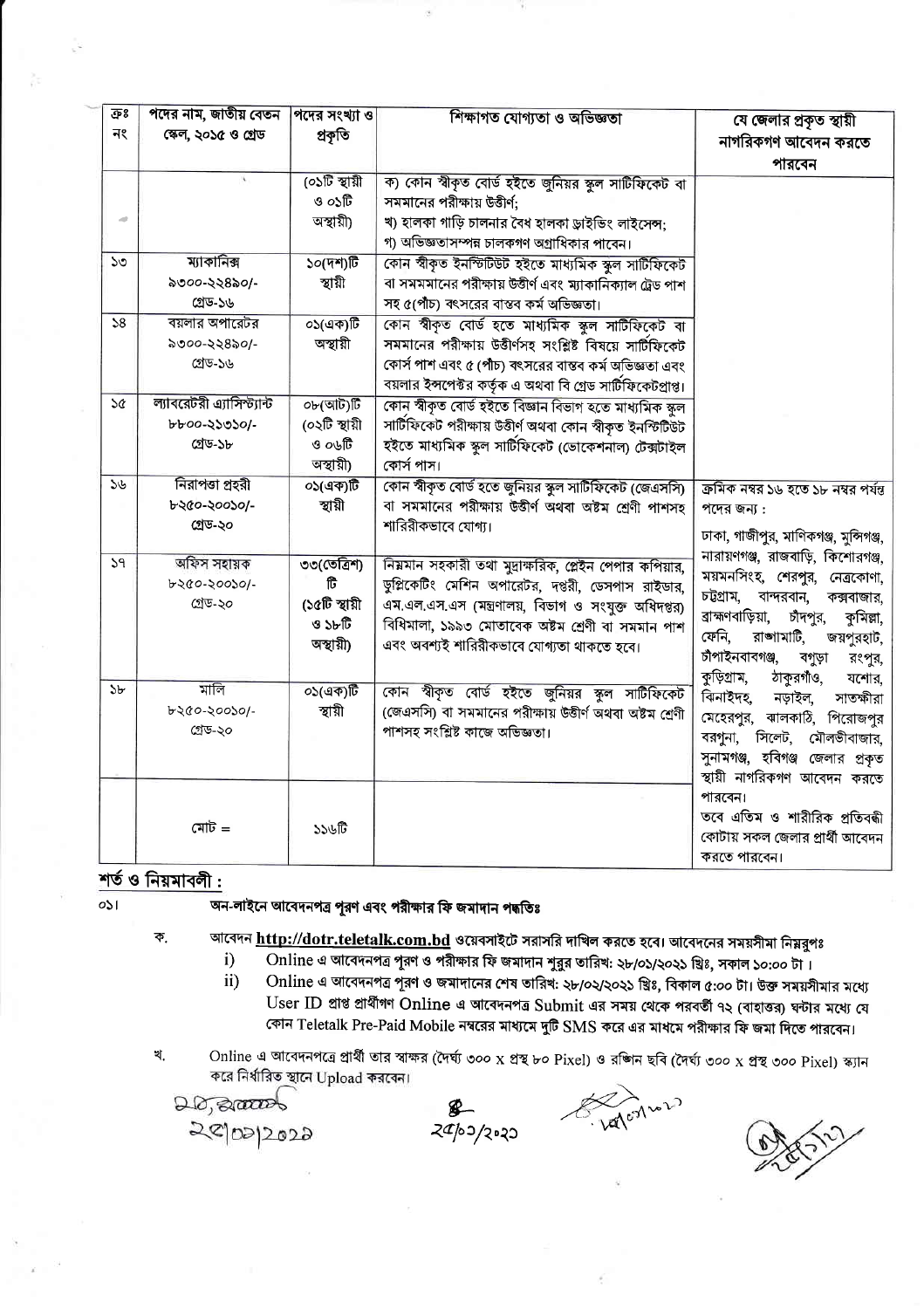- Online এ আবেদনপত্রে পরণকৃত তথ্যই যেহেতু পরবর্তী সকল কার্যক্রমে ব্যবহৃত হবে, সেহেতু আবেদন প্রেরণ করার পর্বেই পরণকৃত গ সকল তথ্যের সঠিকতা সম্পর্কে প্রার্থী নিজে শতভাগ নিশ্চিত হবেন।
- ঘ প্রার্থী Online এ পরণকৃত আবেদনপত্রের একটি প্রিন্ট কপি পরীক্ষা সংক্রান্ত যে কোন প্রয়োজনের সহায়ক হিসেবে সংরক্ষণ করবেন।
- ঙ

SMS প্রেরণের নিয়মাবলী ও পরীক্ষার ফি প্রদান: Online এ আবেদনপত্র (Application Form) যথাযথভাবে পূরণ করে নির্দেশনামতে ছবি এবং Signature Upload করে আবেদনপত্র Submit করা সম্পন্ন হলে কম্পিউটারে ছবিসহ Application Preview দেখা যাবে। নিৰ্ভূলভাবে আবেদনপত্ৰ Submit করা সম্পন্ন হলে প্রার্থী ০১টি User ID, ছবি এবং স্বাক্ষর যুক্ত ০১টি Applicant's Copy পাবেন। উক্ত Applicant's Copy প্রার্থী Print অথবা Download করে সংরক্ষণ করবেন।

Applicant's কপিতে একটি User ID নম্বর দেওয়া থাকবে এবং এই User ID ব্যবহার করে প্রার্থী নিম্নোক্ত পদ্ধতিতে যে কোন Teletalk Pre-Paid Mobile নম্বরের মাধ্যমে দুটি SMS করে সফলভাবে দাখিলকৃত আবেদনকারীগণকে আবেদনের ৭২(বাহাত্তর) ঘন্টার মধ্যে বর্ণিত ক্রমিক নম্বর ০১ হতে ১৫ নম্বর পর্যন্ত পদের জন্য আবেদন ফি ১০০ টাকা ও  ${\rm Teletalk}$  এর সার্ভিস চার্জ বাবদ ১২ টাকাসহ (অফেরতযোগ্য) সর্বমোট ১১২/- টাকা (একশত বারো টাকা) এবং ক্রমিক নম্বর ১৬ হতে ১৮ নম্বর পর্যন্ত পদের জন্য ৫০ টাকা + Teletalk এর সার্ভিস চার্জ বাবদ ৬ টাকাসহ (অফেরতযোগ্য) <u>সর্বমোট ৫৬/- ছাপ্পান্ন) টাকা</u> অনধিক ৭২ ঘন্টার মধ্যে জমা দিবেন। এখানে বিশেষভাবে উল্লেখ্য যে, Online এ আবেদনপত্রের সকল অংশ পরণ করে Submit করা হলেও পরীক্ষার ফি জমা না দেওয়া পর্যন্ত Online এ আবেদনপত্র কোন অবস্থায় গৃহীত হবে না।

প্রথম: SMS DOTR<space>USER ID লিখে Send করতে হবে 16222 নম্বরে।

Example. DOTR ABCDEF and send to 16222

দ্বিতীয় SMS: DOTR<space>YES <space>PIN লিখে Send করতে হবে 16222 নম্বরে। Example. DOTR YES 12345678 and send to 16222

- $\overline{b}$ . প্রবেশপত্র প্রাপ্তির বিষয়টি <u>http://dotr.teletalk.com.bd</u> এই ওয়েবসাইটে এবং প্রার্থীর মোবাইল ফোনে SMS এর মাধ্যমে (শুধু যোগ্য প্রার্থীদের) যথাসময়ে জানানো হবে। Online এ আবেদনপত্রে প্রার্থীর প্রদত্ত মোবাইল ফোনে পরীক্ষা সংক্রান্ত যাবতীয় যোগাযোগ সম্পন্ন করা হবে। বিধায় উক্ত নম্বরটি সার্বক্ষণিক সচল রাখা এবং প্রাপ্ত নির্দেশনা তাৎক্ষণিকভাবে অনসরণ করা বাঞ্জনীয়।
- SMS এ প্রেরিত User ID এবং Password ব্যবহার করে পরবর্তীতে রোল নম্বর, পদের নাম, ছবি, পরীক্ষার তারিখ, সময় ও ভেন্যর ছ. নাম ইত্যাদি তথ্য সম্বলিত প্রবেশপত্র প্রার্থী রঙ্গিন প্রিন্ট করে নিবেন। প্রার্থী এই প্রবেশ পত্রটি লিখিত পরীক্ষায় অংশগ্রহণের সময়ে এবং উত্তীর্ণ হলে মৌখিক পরীক্ষার সময়ে অবশ্যই প্রদর্শন করবেন।
- জ শুধুমাত্ৰ টেলিটক প্ৰি-পেইড মোবাইল ফোন থেকে প্ৰাৰ্থীগণ নিম্নবৰ্ণিত SMS পদ্ধতি অনুসরণ করে নিজ নিজ User ID, Serial এবং PIN পুনরুদ্ধার করতে পারবেন।
	- $i)$ User ID জানা থাকলে DOTR< Space >Help< Space >User< Space >User ID লিখে Send করতে হবে  $16222$  নম্বরে।

Example: DOTR Help User ABCDEF & Send to 16222

- ii) PIN Number জানা থাকলে DOTR<Space>Help<Space>PIN<Space>PIN\_No. लित्थ Send कन्नार रात 16222 नषदा। Example: DOTR Help PIN 1234567 & Send to 16222
- ''বস্ত্র অধিদপ্তরের'' <u>www.dot.gov.bd</u> ওয়েবসাইটে বিজ্ঞপ্তি, Online আবেদনপত্র পূরণের নিয়মাবলী, SMS এর মাধ্যমে ৰা. পরীক্ষার ফি প্রদানের নিয়মাবলী ও অন্যান্য প্রয়োজনীয় তথ্যাদি পাওয়া যাবে।
- অনলাইনে আবেদন এবং টাকা জমার কাজটি প্রার্থী নিজে করবেন। এক্ষেত্রে কোন ফ্লেক্সিলোডের অথবা কম্পিউটার দোকানদার থেকে ঞ. উক্ত কাজটি সম্পন্ন করে প্রার্থী প্রতারিত হলে কর্তৃপক্ষ দায়ী থাকবে না।
- ট. Online-এ আবেদন করতে কোনো সমস্যা হলে টেলিটক নম্বর থেকে ১২১ নম্বরে অথবা vas.query@teletalk.com.bd বা ddsurvey-stat@dot.gov.bd ই-মেইলে যোগাযোগ করা যাবে।

Dagramad 2010212022

 $24/60/2020$